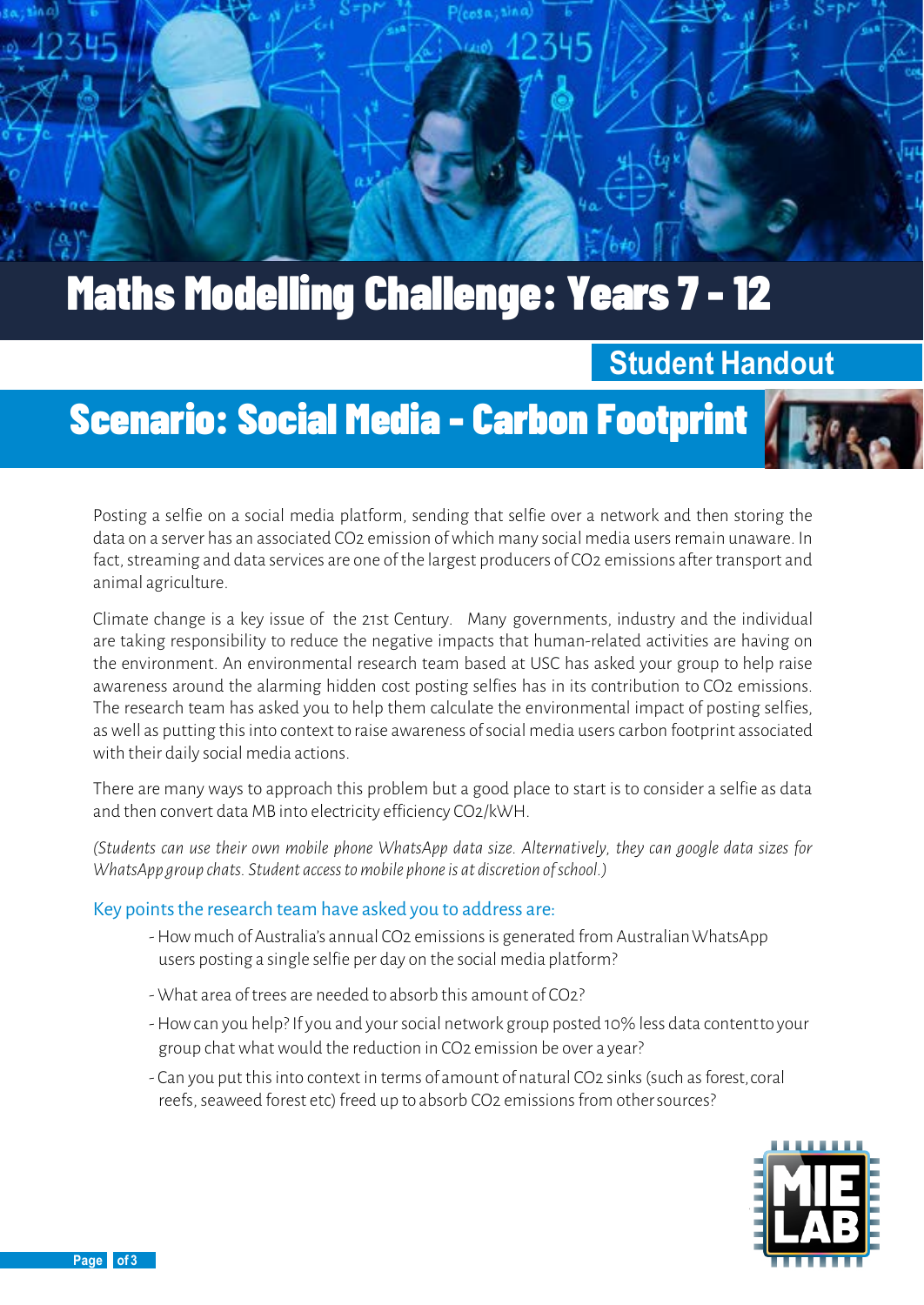# **Maths Modelling Challenge: Years 7 - 12**

### **Student Handout**

## Scenario: Social Media - Carbon Footprint



#### **USEFUL RESOURCES**

There are many ways to approach this problem and many sources for reference. Below is a list of useful links and hints that provide some background reading and may aid in your approach to the problem. These can all be accessed without special licenses to journals.

The environmental cost of being selfish [https://www.core-econ.org/wp-content/up](https://www.core-econ.org/wp-content/uploads/2019/07/Data-competition-selfie.pdf)[loads/2019/07/Data-competition-selfie.pdf](https://www.core-econ.org/wp-content/uploads/2019/07/Data-competition-selfie.pdf)

#### Moving data through a network

There are various sources that reference moving data through a network and little consistency in the analysis; some include hard-drive activity and storage, and others do not. It's difficult to tell where the number really lies!

Some sources provide values of between 3 to 7 kWh/ GB for transporting and storing data in the cloud therefore, the Costenaro and Duer 2012 value of 5 kWh/GB was chosen. However, if you prefer to use other values here are some refs as well as Costenaro and Duer 2012.

[https://www.semanticscholar.org/paper/The-Mega](https://www.semanticscholar.org/paper/The-Megawatts-behind-Your-Megabytes%3A-Going-from-to-Costenaro-Duer/e1128ae4c753b41a27b8a25a906cf3ac44d9cb5d)[watts-behind-Your-Megabytes%3A-Going-from-to-](https://www.semanticscholar.org/paper/The-Megawatts-behind-Your-Megabytes%3A-Going-from-to-Costenaro-Duer/e1128ae4c753b41a27b8a25a906cf3ac44d9cb5d)[Costenaro-Duer/e1128ae4c753b41a27b8a25a906c-](https://www.semanticscholar.org/paper/The-Megawatts-behind-Your-Megabytes%3A-Going-from-to-Costenaro-Duer/e1128ae4c753b41a27b8a25a906cf3ac44d9cb5d)

[f3ac44d9cb5d](https://www.semanticscholar.org/paper/The-Megawatts-behind-Your-Megabytes%3A-Going-from-to-Costenaro-Duer/e1128ae4c753b41a27b8a25a906cf3ac44d9cb5d) (If link doesn't work cut and paste into browser) Evaluating the Energy Consumption of Mobile Data Transfer—From Technology Development to Consumer Behaviour and Life Cycle Thinking Hanna Pihkola, Mikko Hongisto, Olli Apilo and Mika

Lasanen Sustainability 2018, 10, 2494; doi:10.3390/ su10072494

[https://onlinelibrary.wiley.com/doi/pdf/10.1111/](https://onlinelibrary.wiley.com/doi/pdf/10.1111/jiec.12630) ijec. 12630.

[https://medium.com/stanford-magazine/carbon](https://medium.com/stanford-magazine/carbon-and-the-cloud-d6f481b79dfe)[and-the-cloud-d6f481b79dfe](https://medium.com/stanford-magazine/carbon-and-the-cloud-d6f481b79dfe)

#### CO2 absorption rate of trees

There are many references that can easily be found online. Ensure you reference the source for the value you choose. Below are some references to get you started.

[https://www.thequint.com/tech-and-auto/how](https://www.thequint.com/tech-and-auto/how-many-trees-needed-to-absorb-co2-sadhguru-and-quint-calculations)[many-trees-needed-to-absorb-co2-sadhguru-and](https://www.thequint.com/tech-and-auto/how-many-trees-needed-to-absorb-co2-sadhguru-and-quint-calculations)[quint-calculations](https://www.thequint.com/tech-and-auto/how-many-trees-needed-to-absorb-co2-sadhguru-and-quint-calculations)

[http://www.truevaluemetrics.org/DBpdfs/Forests/](http://www.truevaluemetrics.org/DBpdfs/Forests/Tree-Nation-Tropical-tree-sequestration-of-CO2.pdf) [Tree-Nation-Tropical-tree-sequestration-of-CO2.pdf](http://www.truevaluemetrics.org/DBpdfs/Forests/Tree-Nation-Tropical-tree-sequestration-of-CO2.pdf)

[https://savingnature.com/offset-your-carbon-foot](https://savingnature.com/offset-your-carbon-footprint-carbon-calculator/?gclid=Cj0KCQjwnv71BRCOARIsA)[print-carbon-calculator/?gclid=Cj0KCQjwn](https://savingnature.com/offset-your-carbon-footprint-carbon-calculator/?gclid=Cj0KCQjwnv71BRCOARIsA)[v71BRCOARIsAIkxW9Ed-ldr\\_jHXFwiiody30cSgO-](https://savingnature.com/offset-your-carbon-footprint-carbon-calculator/?gclid=Cj0KCQjwnv71BRCOARIsA)[3laCfgb51byB0jD5OTPHqBEh0CPW9AaAiSuEALw\\_](https://savingnature.com/offset-your-carbon-footprint-carbon-calculator/?gclid=Cj0KCQjwnv71BRCOARIsA) [wcB](https://savingnature.com/offset-your-carbon-footprint-carbon-calculator/?gclid=Cj0KCQjwnv71BRCOARIsA)

#### Helpful Hint - Conversion of a selfie into CO2 emissions

The average electricity efficiency for sending and storing data in Australia can be modelled in gCO2/ kWh. Then convert data into kWh using a conversion rate from the above literature with units kWh/GB

For example:

 $1$  selfie =  $2MB = 0.002GB$ 

1 selfie when uploaded to WhatsApp gets down sampled to  $~100KB = 0.0001GB$ 

in terms of electricity 1 selfie = 0.0001GB x conversion rate kWh/GB = XX kWh

**CO2 emission of 1 selfie** = gCO2/kWh x kWh = XX gCO2

Helpful Hint - Finding your own data consumption You can view the data usage of a single message/ photo or entire chat group by looking at the settings of the social media account on your phone. As an example to view data used in WhatsApp navigate to Settings/Data and Storage Usage/Network Usage or Storage Usage.

**Page 2 of 3**